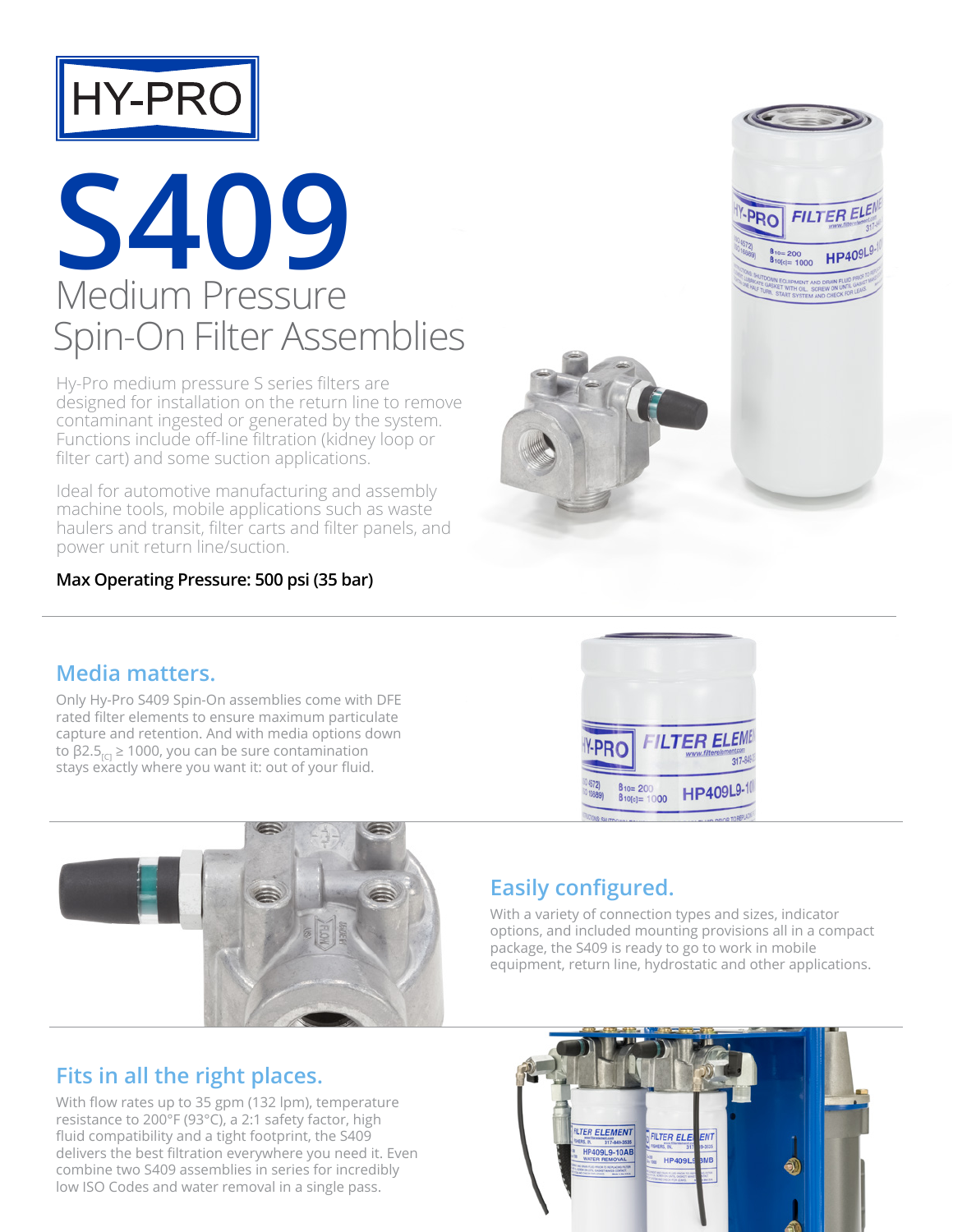# Filter Sizing Guidelines

#### **Filter Assembly Sizing Guidelines**

Effective filter sizing requires consideration of flow rate, viscosity (operating and cold start), fluid type and degree of filtration. When properly sized, bypass during cold start can be avoided/minimized and optimum element efficiency and life achieved. The filter assembly differential pressure values provided for sizing differ for each media code, and assume 32 cSt (150 SUS) viscosity and 0.86 fluid specific gravity. Use the following steps to calculate clean element assembly pressure drop.

#### **Sizing recommendations to optimize performance and permit future flexibility**

- To avoid or minimize bypass during cold start the actual assembly clean ΔP calculation should be repeated for start-up conditions if cold starts are frequent.
- Actual assembly clean ΔP should not exceed 10% of bypass ∆P gauge/indicator set point at normal operating viscosity.
- If suitable assembly size is approaching the upper limit of the recommended flow rate at the desired degree of filtration consider increasing the assembly to the next larger size if a finer degree of filtration might be preferred in the future. This practice allows the future flexibility to enhance fluid cleanliness without compromising clean ΔP or filter element life.
- Once a suitable filter assembly size is determined consider increasing the assembly to the next larger size to optimize filter element life and avoid bypass during cold start.
- When using water glycol or other specified synthetics, we recommend increasing the filter assembly by 1~2 sizes.

#### Step 1: Calculate ΔP coefficient for actual viscosity

#### Using Saybolt Universal Seconds (SUS) ΔP Coefficient Actual Operating Viscosity1 (SUS) X Actual Specific Gravity 150 0.86



#### Step 2: Calculate actual clean filter assembly ΔP at both operating and cold start viscosity

| Actual<br>$Assembly =$<br>$Clear$ $\Delta P$ |  | $Flow \t,$<br>Rate |  | ∆P Coefficient<br>(from Step 1) |  | Assembly ∆P Factor<br>(from sizing table) |
|----------------------------------------------|--|--------------------|--|---------------------------------|--|-------------------------------------------|
|----------------------------------------------|--|--------------------|--|---------------------------------|--|-------------------------------------------|

Filter Sizing<sup>1</sup> Filter assembly clean element ΔP after actual viscosity correction should not exceed 10% of filter assembly bypass setting. See above for filter assembly sizing guidelines & examples. For applications with extreme cold start condition contact Hy-Pro for sizing recommendations.

| $\Delta P$ Factors <sup>1</sup> | Length Units |                 | Media<br>1M            | 3M     | 6M            | <b>10M</b> | 25M    | 25A    | $***M$ |
|---------------------------------|--------------|-----------------|------------------------|--------|---------------|------------|--------|--------|--------|
|                                 | 19           |                 | psid/gpm 0.2961 0.2499 |        | 0.1937 0.1737 |            | 0.1699 | 0.1869 | 0.0306 |
|                                 |              | bard/lpm 0.0054 |                        | 0.0046 | 0.0035        | 0.0032     | 0.0031 | 0.0034 | 0.0006 |

1Max flow rates and ΔP factors assume υ = 150 SUS, 32 cSt. See filter assembly sizing guideline for viscosity conversion formula.

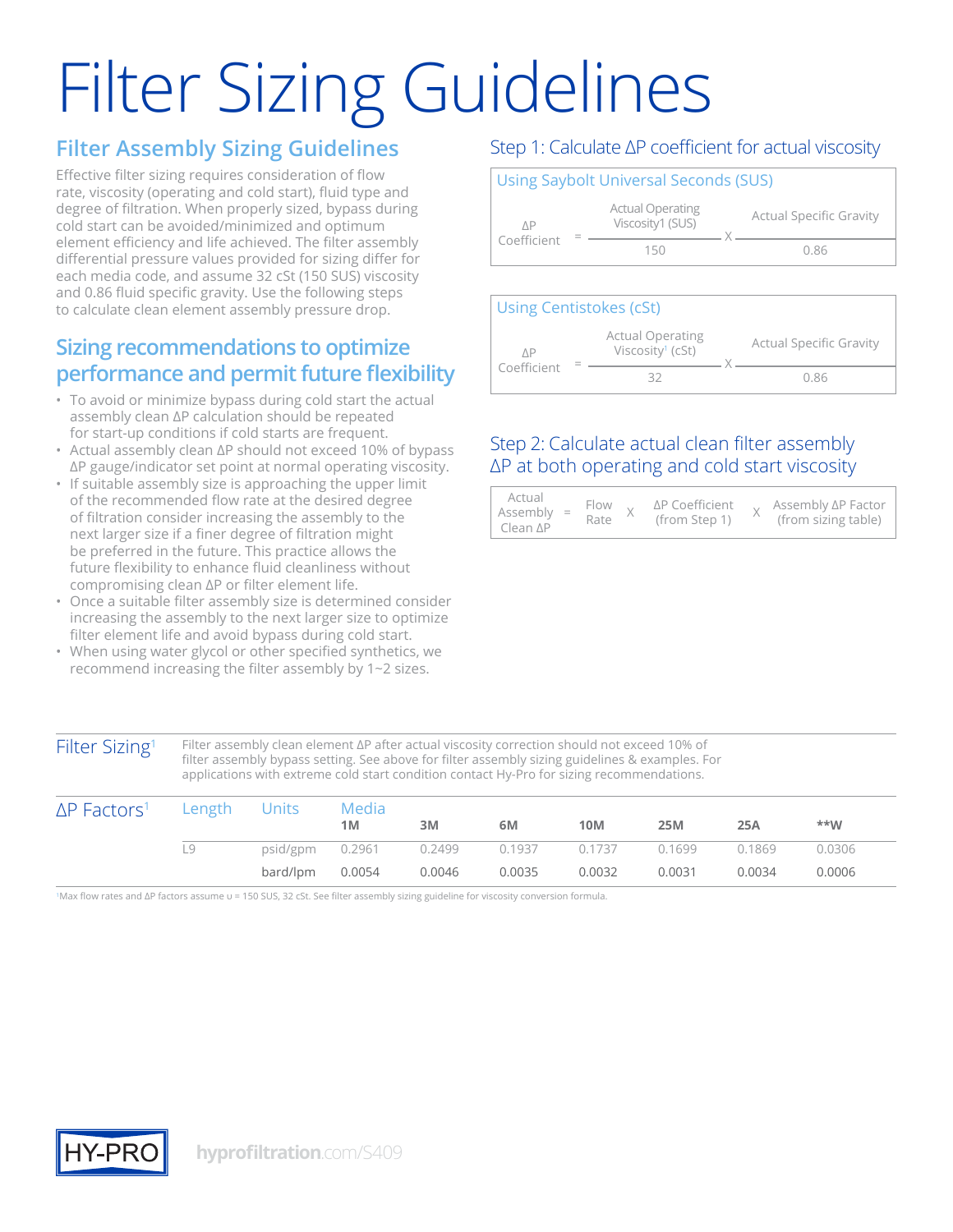## S409 Specifications

Installation Drawing





| Operating<br>Temperature               | <b>Fluid Temperature</b><br>30°F to 225°F<br>(0°C to 105°C)                                                                                                                                                       |   |                                                                                                                                                                                                                               | <b>Ambient Temperature</b><br>$-4$ °F to 140°F<br>$(-20C to 60C)$ |  |                                                               |  |  |  |  |  |
|----------------------------------------|-------------------------------------------------------------------------------------------------------------------------------------------------------------------------------------------------------------------|---|-------------------------------------------------------------------------------------------------------------------------------------------------------------------------------------------------------------------------------|-------------------------------------------------------------------|--|---------------------------------------------------------------|--|--|--|--|--|
| Operating<br>Pressure                  | 500 psi (34.5 bar) max                                                                                                                                                                                            |   |                                                                                                                                                                                                                               |                                                                   |  |                                                               |  |  |  |  |  |
| $\Delta P$ Indicator<br><b>Trigger</b> | 22 psi (1.5 bar) or 44 psi (3.0 bar)                                                                                                                                                                              |   |                                                                                                                                                                                                                               |                                                                   |  |                                                               |  |  |  |  |  |
| Element<br>Collapse<br>Rating          | 100 psid (6.9 bard) max                                                                                                                                                                                           |   |                                                                                                                                                                                                                               |                                                                   |  |                                                               |  |  |  |  |  |
| Materials of<br>Construction           | Head<br>Can<br>Cast aluminum<br>Stamped steel                                                                                                                                                                     |   |                                                                                                                                                                                                                               | <b>Element Bypass Valve</b><br>Nylon                              |  | <b>Element End Caps</b><br>Zinc or Tin coated<br>carbon steel |  |  |  |  |  |
| Media<br>Description                   | M<br>G8 Dualglass, our latest generation<br>of DFE rated, high performance glass<br>media for all hydraulic & lubrication<br>fluids. $\beta x_{\text{ref}} \ge 1000$ ( $\beta x \ge 200$ )                        | A | W<br>G8 Dualglass high performance<br>Stainless steel wire mesh<br>media combined with water removal<br>media $\beta x_{\text{ref}} \ge 2$ ( $\beta x \ge 2$ )<br>scrim. $\beta x_{\text{rc}} \ge 1000$ ( $\beta x \ge 200$ ) |                                                                   |  |                                                               |  |  |  |  |  |
| Replacement<br>Elements                | To determine replacement elements, use corresponding codes from your assembly part number:<br><b>Filter Element Part Number</b><br><b>Example</b><br>HP409L9 - [Media Selection Code] [Seal Code]<br>HP409L9-10MB |   |                                                                                                                                                                                                                               |                                                                   |  |                                                               |  |  |  |  |  |
| Fluid<br>Compatibility                 | Petroleum and mineral based fluids (standard). For polyol ester, phosphate ester, and<br>other specified synthetic fluids use fluorocarbon seal option or contact factory.                                        |   |                                                                                                                                                                                                                               |                                                                   |  |                                                               |  |  |  |  |  |